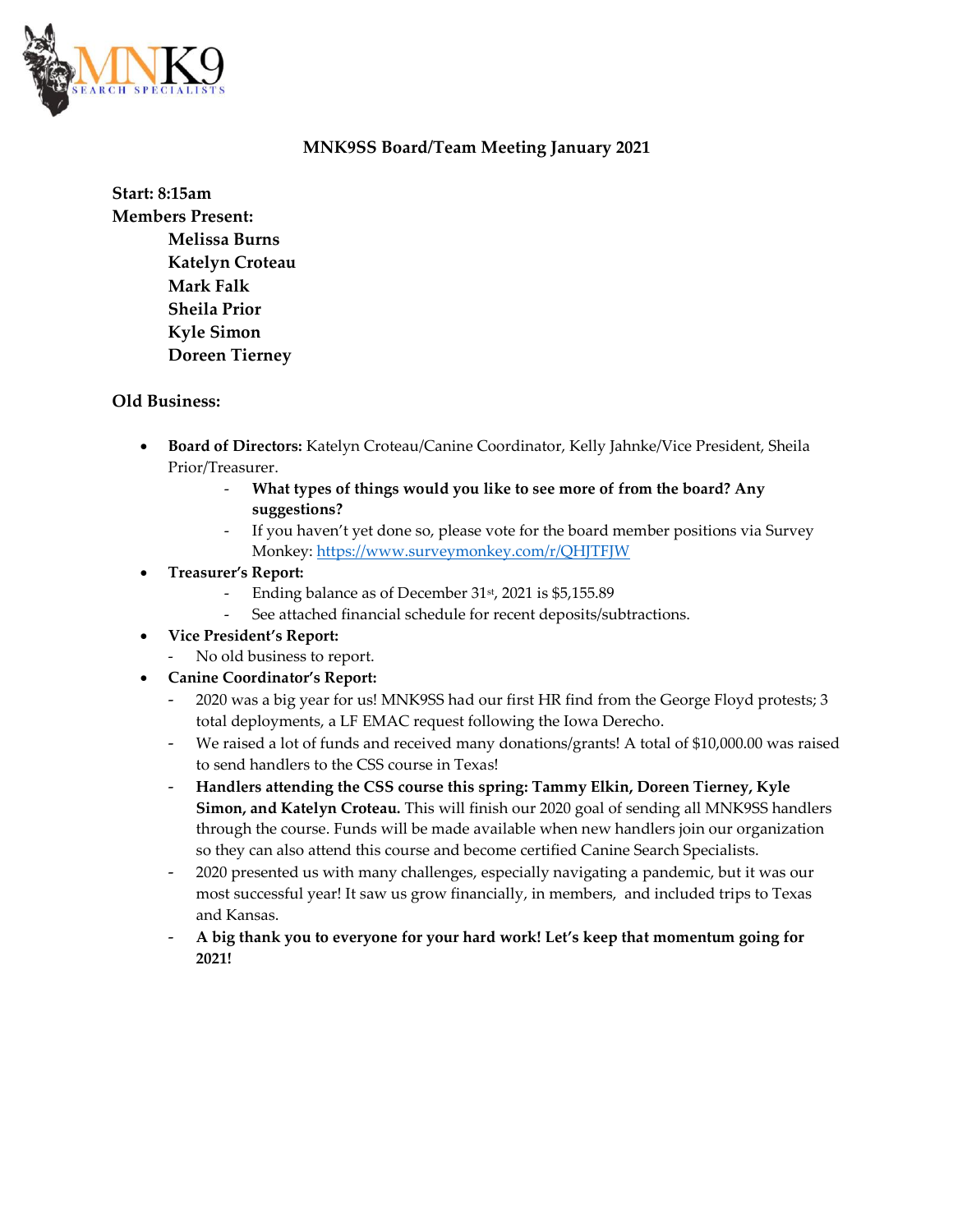

# **New Business**

- Website changed from [www.mnk9ss.com](http://www.mnk9ss.com/) to [www.mnk9ss.org](http://www.mnk9ss.org/)
- Melissa continues to manage our social media accounts (Facebook and Instagram), she keeps up with all the social media trends and does an excellent job!
- New HR sources are coming!
- **Give a warm welcome to new member Doreen Tierney and K9 Reia!**
- **Recruiting new members! (MNK9SS has a 10 handler maximum)**

### • **Training Updates**

- Please keep in mind that Dawn Falk at Cloud Nine offers free classes to any of our USAR canines. Agility, obedience, etc., can all be beneficial to your dog.
- Superfit K9: [www.superfitcanine.org](http://www.superfitcanine.org/) (LF and HR)
- K9 Sensus:<https://www.k9sensus.org/training-courses> (LF and HR)
- Ohio Center for Forensic Training and Education: [https://thecfte.com/?fbclid=IwAR2dMz2](https://thecfte.com/?fbclid=IwAR2dMz2-xQ79dT6iC_rVc9wchI5M8Dorn5dksxE4l6HktTreG3Z8_btDEFU#courses) [xQ79dT6iC\\_rVc9wchI5M8Dorn5dksxE4l6HktTreG3Z8\\_btDEFU#courses](https://thecfte.com/?fbclid=IwAR2dMz2-xQ79dT6iC_rVc9wchI5M8Dorn5dksxE4l6HktTreG3Z8_btDEFU#courses) (HR)
- HRD Specialized K9 Training[: https://www.hrdspecializedk9.com/events](https://www.hrdspecializedk9.com/events) (HR)
- SDONA: <https://www.sdona.org/events.html> (LF and HR)
- Sonja Nordstrom: [https://www.Sonjasdogtraining.com](https://www.sonjasdogtraining.com/) (HR)
- Sonja Heritage: <https://www.facebook.com/HeritageK9> (LF and HR)
- National Disaster Search Dog Foundation:<https://searchdogfoundation.org/workshops/> (LF and HR)
- **K9 Redden Memorial Training Scholarship:** <https://www.calvarycanine.org/scholarship> \$500.00 scholarship to attend a seminar of your choosing.
- **Cindy McArthur Memorial Training Scholarship:** [https://www.sdona.org/cindy-mcarthur](https://www.sdona.org/cindy-mcarthur-memorial.html)[memorial.html,](https://www.sdona.org/cindy-mcarthur-memorial.html) scholarship to attend a SDONA seminar.
- **National Disaster Search Dog Foundation:** \$1,000.00 grant for non-SDF handlers.

# • **Type I and II Testing Opportunities**

- Testing opportunities should pick up this spring: we are still navigating COVID and that is continuing to present difficulties primarily due to different state mandates.
- Option to bring in an evaluator (Robin Greubel from NETF1).
- **What would you like to see added to training? How can we (as a team) better help prepare you and your dog for testing?**
	- o Incorporate more multiple finds, incorporate distractions (i.e. Kansas Fall Ball scenarios), mock deployments/tests.

# • **Donations/Fundraising**

- Katelyn has begun applying for grants to update equipment (Firehouse Subs, Gary Sinise Foundation, etc.).
- 2021 Goal# 1 is to receive \$10,000.00 to put towards updating equipment.
- Goal# 2 is to set aside funds so new handlers can attend the CSS course.
- 2021 Budget is: \$10,000.00.
- Other recommendations for funding? Grants? Donations?